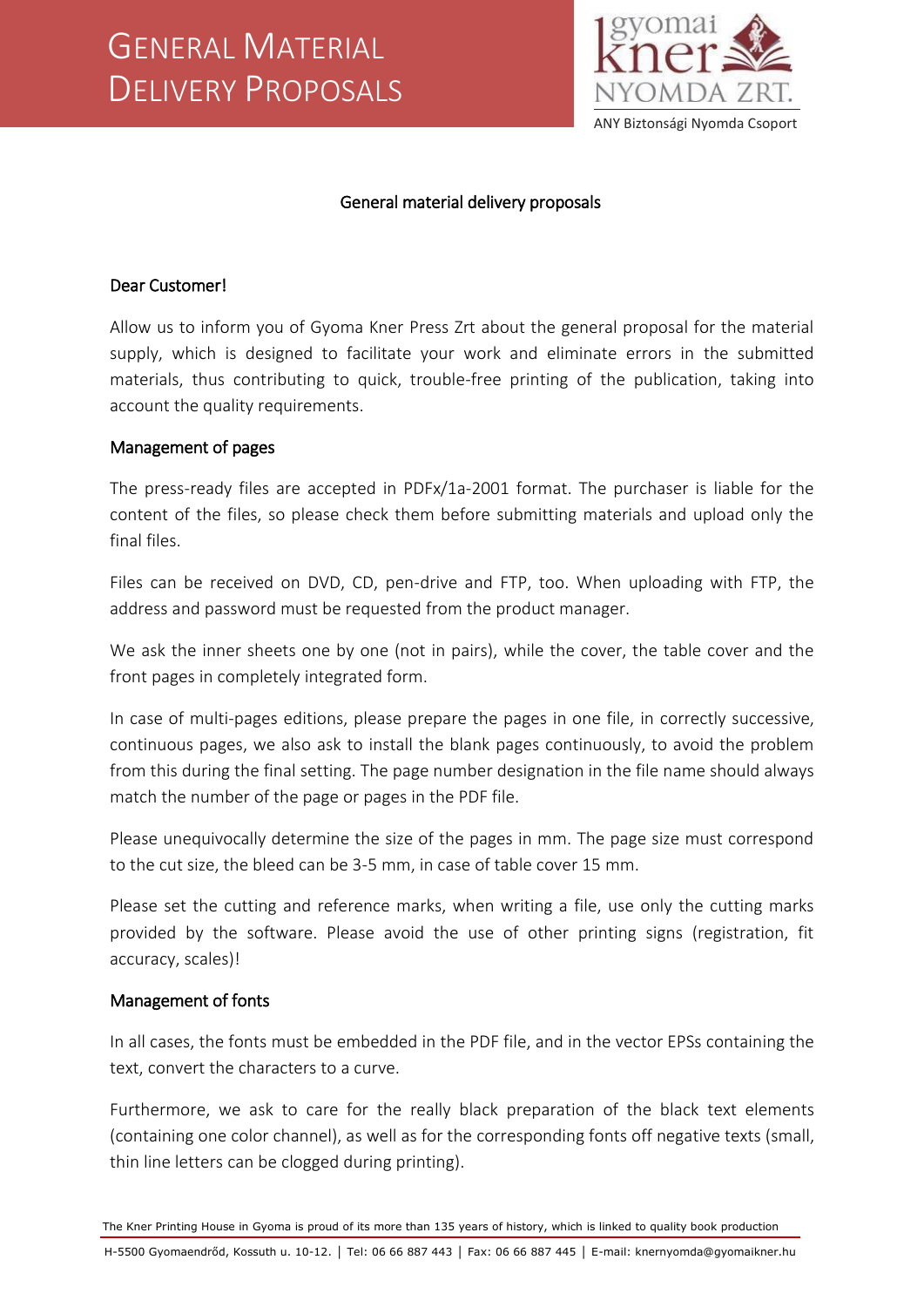# GENERAL MATERIAL DELIVERY PROPOSALS



 $\overline{\phantom{a}}$ Please set the color texts to knockout (rash) and black text to overprint.

### Management of picture elements

For the image formats used, it is recommended to use high resolution (at least 250-300 dpi) CMYK TIFF, CMYK PSD, maximum quality JPEG and vector EPSs. Line pictures (bitmap) must have min. 600 dpi resolution.

The recommended minimum line thickness is 0.3 points. It also depends on the quality of the paper surface (artwork or volume offset).

### Management of colors

Printing machines operate in CMYK color systems, so the images to be printed must also have CMYK color coding. Cameras and monitors are working in an RGB color system, therefore in the definitively delivered material, the images must be converted from RGB color space to CMYK. Since colors that can be displayed by two color systems are different, this conversion may typically change color, so it is very important that the conversion is not done in the print job, but in the initial phase of image editing, that the setting of the colors would be in the appropriate color space.

For bent offset technology, the percentage total fill rate of each CMYK color extracts printed on each other is not good if it exceeds if it exceeds 330% for artistic paper or 280% for offset paper, it causes severe printing problems. If deep-black printing is required on a large surface, please ensure that these surfaces have a K: 100% + C: 40% + M: 30% + Y: 20% coverage ratio.

We can take color guarantee from the material received by us only on the base of digital proof calibrated with the "Europe ISO Coated" (art printing) FOGRA 39 color profile or Uncoated (offset) FOGRA 47 color profiles made by us. We can not accept a proof print from other print sources as a color sample.

If you use spot colors, please make sure that only the colors in the uploaded PDF are indicated, specified as a direct color, which ones you really want to print also as a direct color.

Please do not order color profile for CMYK colors (no additional color assignment at the COLOR setting of the current Adobe PDF setting used in the AcrobatDistiller).